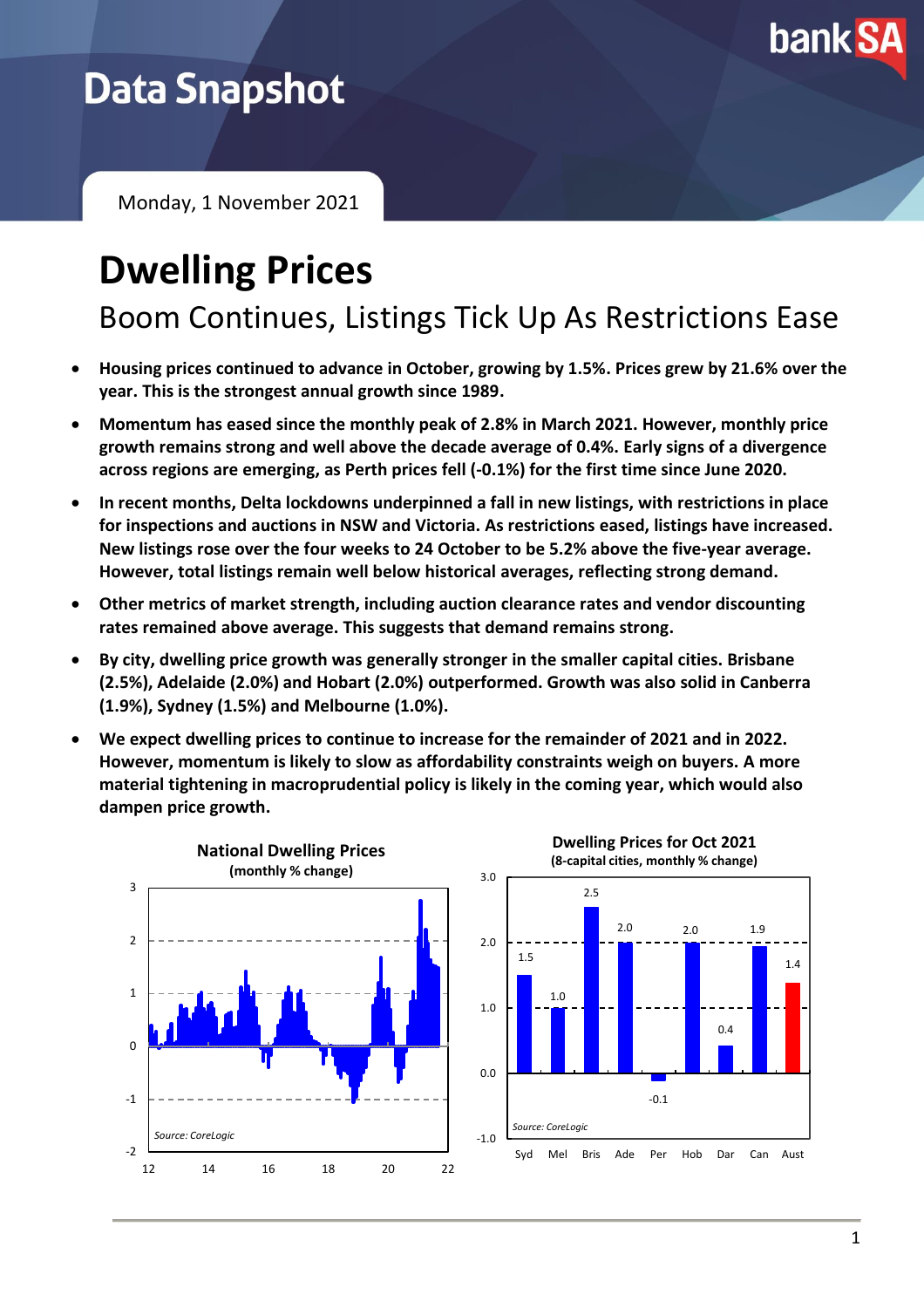Housing prices continued to advance in October, growing by 1.5% over the month. This is the third consecutive month of 1.5% monthly growth. Dwelling prices have now grown for 13 uninterrupted months following five months of falls at the onset of the COVID-19 pandemic in mid-2020. On an annual basis, prices grew by 21.6% over the year to October. This is the strongest annual growth since 1989.

Momentum has eased since the monthly peak of 2.8% in March 2021. However, monthly price growth remains strong and well above the decade average of 0.4%.

Early signs of a divergence across regions are emerging, as Perth prices recorded their first monthly fall since June 2020 of -0.1%. Growth across the two largest markets of Sydney and Melbourne has also slowed from the pace seen earlier in the year.

A continued deterioration of affordability has contributed to the slowing in momentum, in addition to contributing to the reduction in the number of first home buyers in the market.

October saw the Australian Prudential Regulation Authority (APRA), Australia's banking regulator, announce a tightening in macroprudential regulation. APRA announced an increase in the serviceability buffer from 2.5 to 3.0 percentage points. This increases the buffer that lenders must use to assess the borrowing capacity of prospective borrowers. However, the measure did not formally come into place until 1 November 2021. This measure is a small step to contain housing risks and is only expected to have a modest impact.

In recent months, Delta lockdowns underpinned a fall in new listings, with restrictions in place for inspections and auctions in NSW and Victoria. Notably in Melbourne, physical property inspections were banned. As restrictions have eased, listings have increased from a low base. New listings rose over the four weeks to 24 October to their highest level since the four weeks to 17 November 2019. New listings are 5.2% above the five-year average.

Total listings increased marginally over the month, as new listings were not snapped up quite as quickly as previously. As a result, the sales volumes to new listings ratio ticked down slightly. However, total listings remain well below historical averages, reflecting the strong demand in the market and that changes in new listings take time to flow through to total listings.



Other metrics of market strength, including auction clearance rates and vendor discounting rates remained at above average levels. This suggests that demand remains strong in the market amid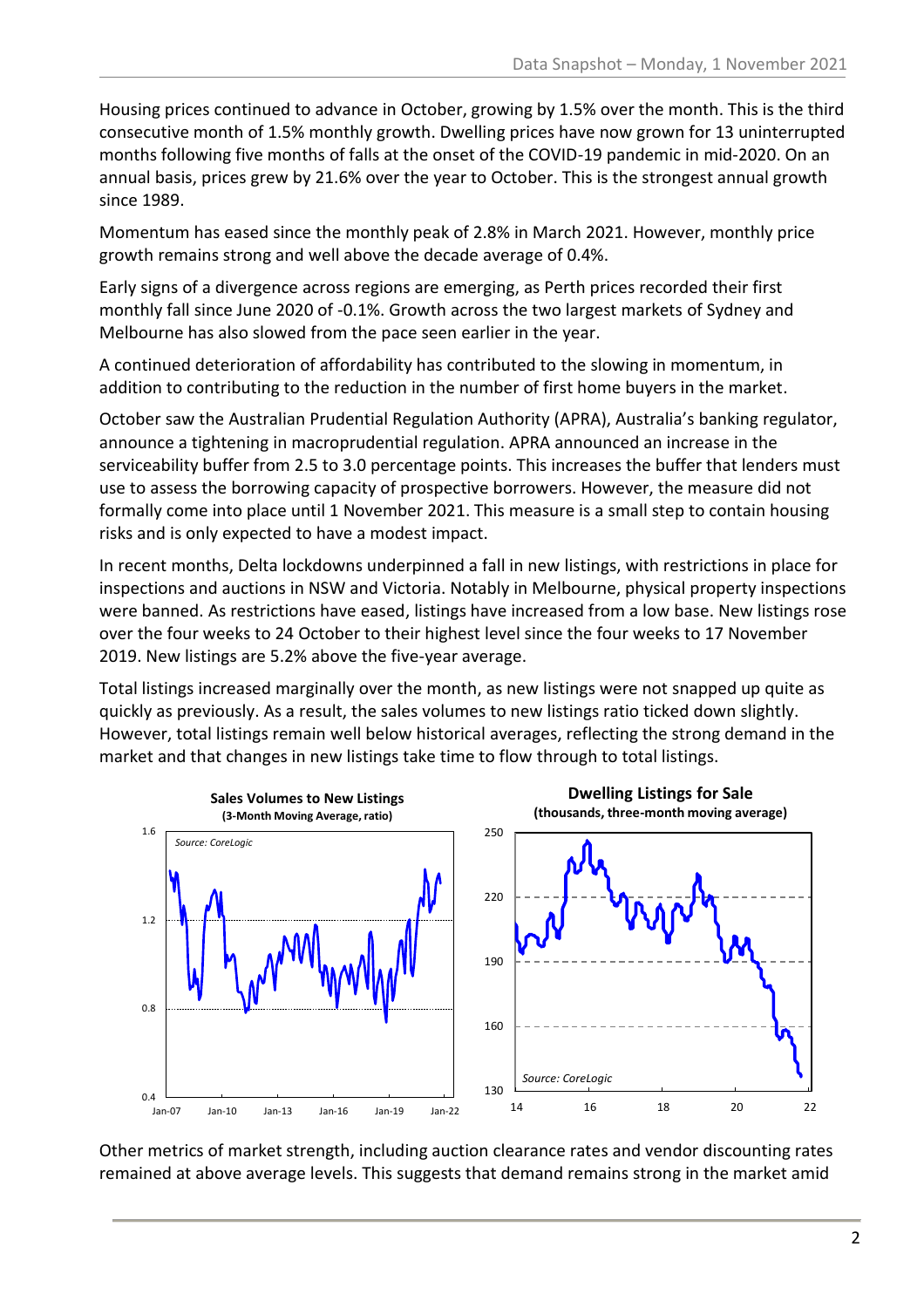### tight supply.

House prices continued to outperform unit prices. This trend has been evident throughout the pandemic as people look to secure larger living spaces while they are working more from home. However, the divergence between growth across the two categories continues to narrow, likely reflecting increasing affordability constraints as house prices have continued to grow. Easing restrictions, and the move to learning to live with the virus, may also be contributing to a rebalancing in demand towards apartments. Nationally, house prices rose by 1.6% in October while unit prices were 1.2% higher in the month. Over the year to October, house prices were 24.2% higher while units were 13.3% higher. These are the highest annual growth rates since May 1989 and October 2002, respectively.

By city, dwelling price growth was generally stronger in the smaller capital cities. Brisbane (2.5%), Adelaide (2.0%) and Hobart (2.0%) were the outperformers. Growth was also strong in Canberra (1.9%), Sydney (1.5%) and Melbourne (1.0%). Darwin (0.4%) and Perth were the weakest performers, with Perth prices falling by 0.1% over the month.

On an annual basis, growth was above 15% across all cities. Perth and Melbourne recorded the weakest annual growth rates (both 16.4%). Hobart, Canberra, and Sydney were the strongest, recording incredible growth rates of 28.1%, 25.5%, and 25.2%, respectively.

The outperformance of regional areas continued in the month. Dwelling prices rose 1.9% in regional areas and 1.4% in capital cities. On an annual basis, dwelling prices were 24.3% higher in regional areas and 20.8% higher in capital cities. The relative outperformance of regional areas has been another defining characteristic of this housing boom. As people are increasingly able to work from home, there has been a desire for city-dwellers to move to the country and the coast. Additionally, the usual pattern of people in regional areas moving to the capital cities has been weaker than before the pandemic.



#### Change in dwelling values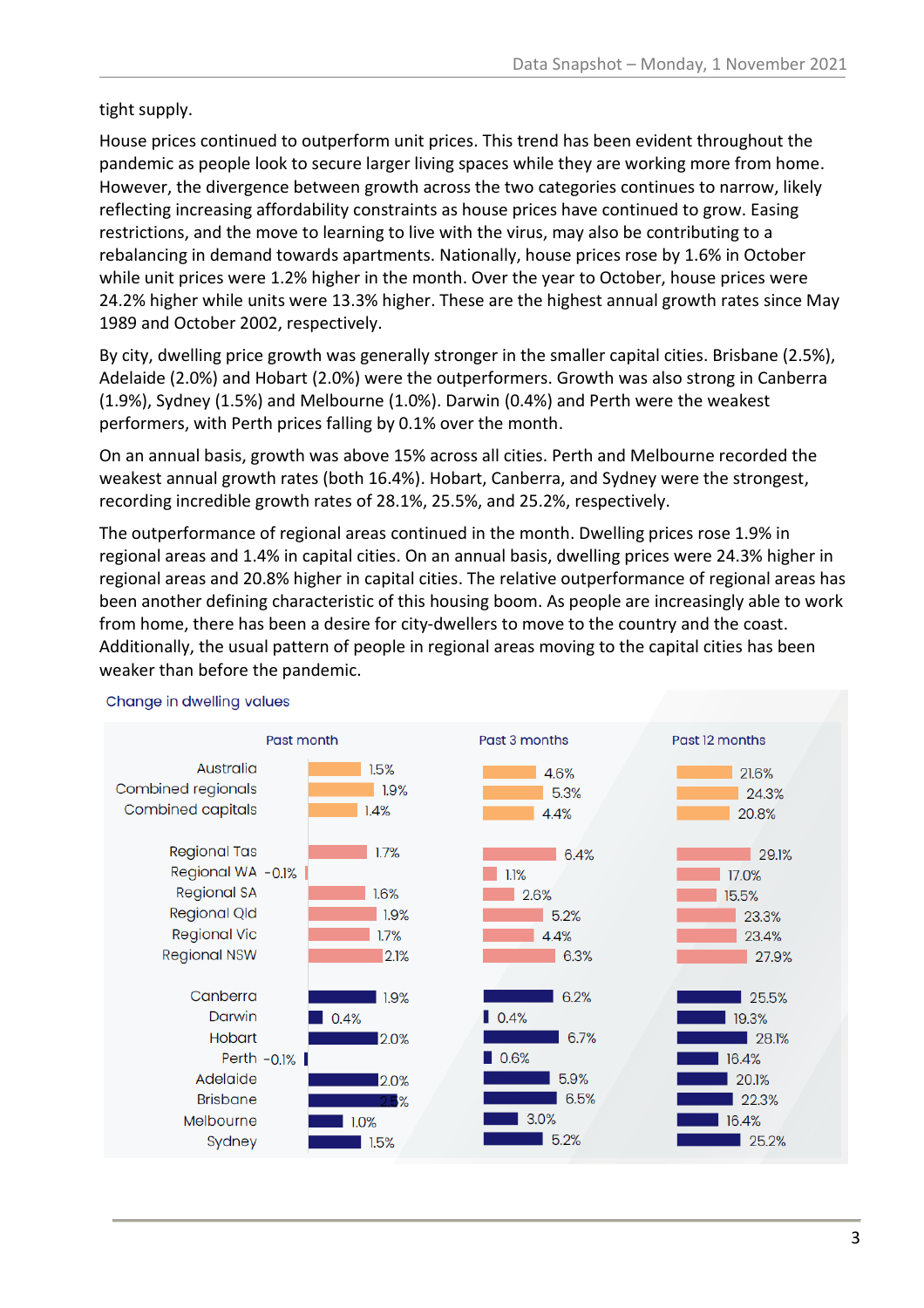#### **Outlook**

Low interest rates, constrained supply, the fast recovery in the labour market and government support have been key contributors to the strength of the housing market since the onset of the pandemic.

However, some early signs are evident that conditions are beginning to change.

The pace of monthly growth has continued to slow, but it remains strong. Affordability constraints are impacting buyers. And APRA has implemented the first stage of macroprudential policy tightening in this cycle. Listings have increased from a low base after being subdued for much of the period since the pandemic, although it will likely take some time for supply constraints to materially ease.

Looking forward, we expect prices to continue to grow for the remainder of 2021 and expect growth of 8% over 2022. However, we expect momentum to slow considerably as affordability constraints weigh on buyers. Additionally, macroprudential tightening measures may begin to have an impact on credit availability, and APRA has left the door open to further macroprudential tightening in the future.

We continue to expect the cash rate will increase in 2023, which in turn will underpin a 5% correction in dwelling prices in the year.

> **Jarek Kowcza, Senior Economist** Ph: 0481 476 436